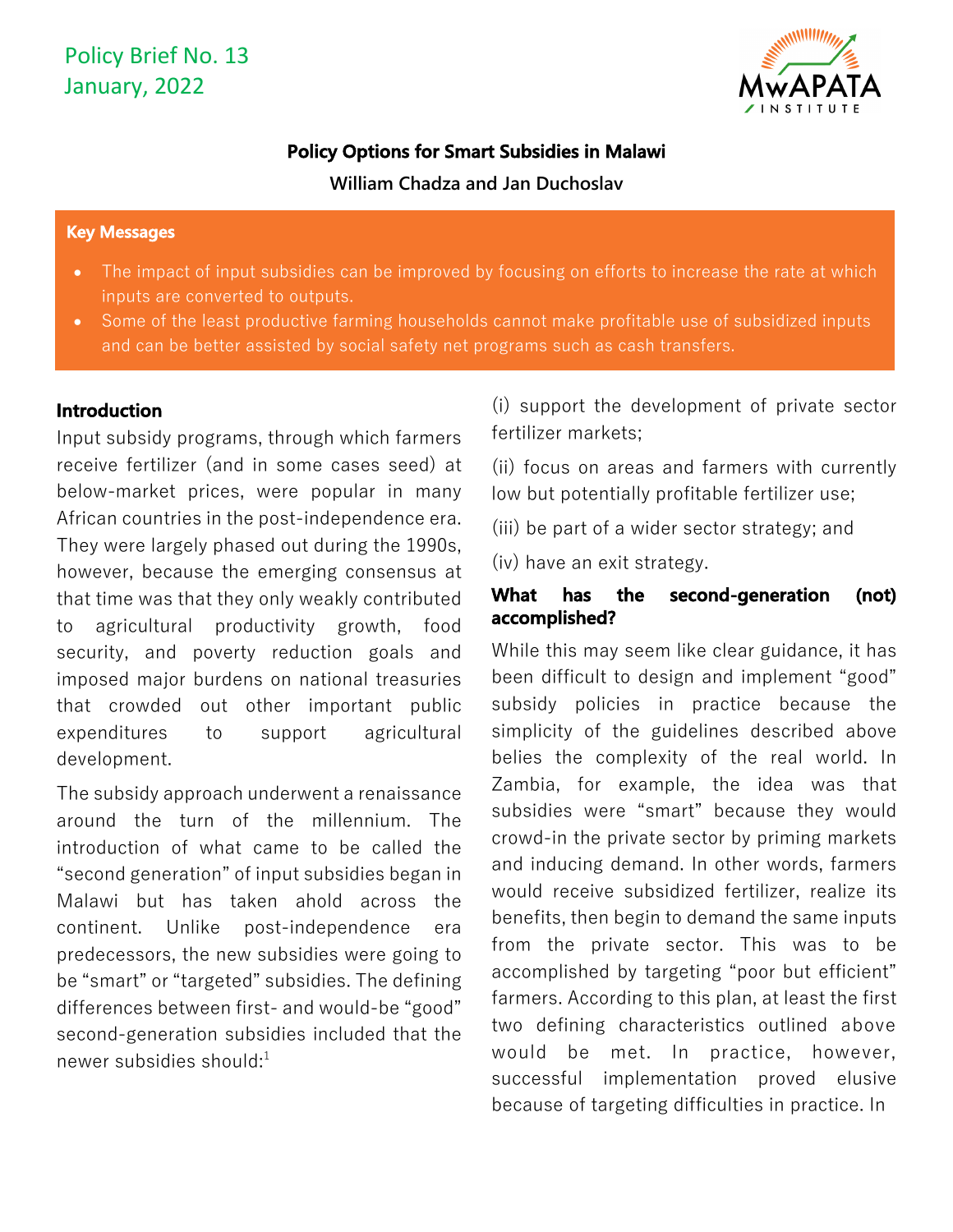

Yield response to nitrogen on farmer-managed fields over time in Malawi

Sources correspond to the color coding in the legend. The box representing each study spans the range of each's yield response estimates on the vertical axis, and the years covered by their data along the vertical axis. For example, Wiyo and Feyen estimated response rates from 9.5 to 16.5 using data collected between 1984 and 1995. For reference information of cited studies and further details, see Burke et al. (2021).<sup>4</sup>

reality, the vast majority of farmers are poor, and very few can be identified as demonstrably more efficient than any other, so there was no real way to implement targeting. Research evidence also shows that input subsidy programs have generally not promoted commercial fertilizer sales. 2,3

A major advance in the past few years (in Zambia, Malawi, and other countries) has been a shift towards relying on the private sector to provide subsidized inputs (versus governments providing inputs directly to farmers). This is a step in the right direction but mounting evidence has begun to show that using the private sector is not the same as supporting development of the private sector. Supporting growth implies that farmers could graduate from a subsidy program and continue using commercially purchased fertilizers. If fertilizer use stops when the subsidy stops, a policy cannot claim to have supported the development of the private sector.

### **What could be done differently — what did the second generation miss?**

Most input subsidy programs to date have focused on increasing fertilizer use, with little attention to helping smallholder farmers use fertilizer more efficiently and profitably. This has depressed the impacts of the subsidy programs, and hindered development of effective exit strategies. There is major potential for improving the impacts of input subsidy programs by focusing on efforts to increase the rate at which inputs are converted to outputs, or, in Malawi's case, how much additional grain is harvested for each additional kg of fertilizer applied.

Optimistically, based on field trials led by agronomic researchers, Malawian farmers may see as much as 20 or more kgs of maize per kg of fertilizer. In practice, however, on farmermanaged fields, the rates of return have been much lower. In fact, the farmer-based estimates of yield response to fertilization over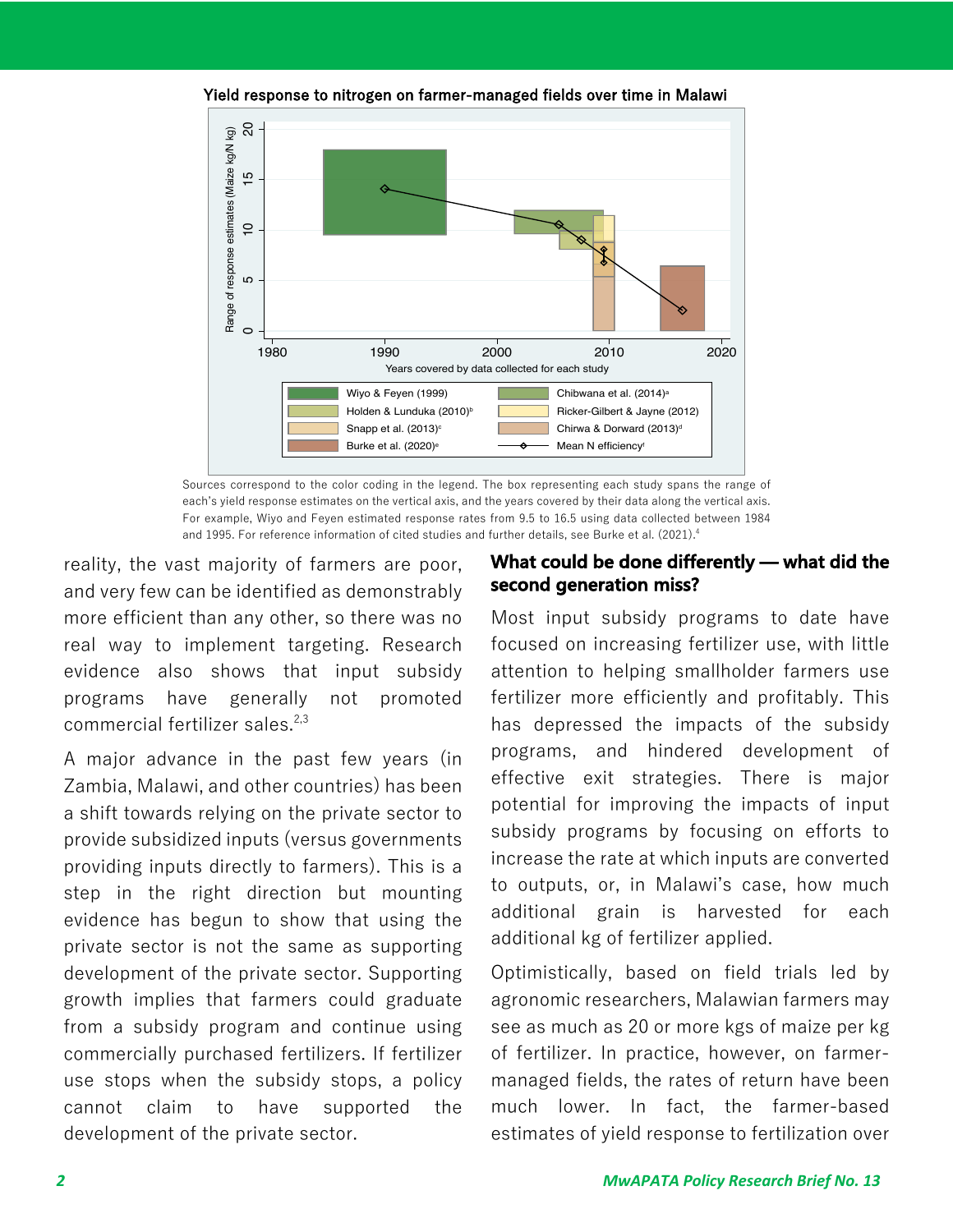time suggests fertilizer efficiency has been declining (see figure).

So, what can make fertilizer profitable, and make fertilizer subsidies more effective? In short, policies could be built accounting for the complexities of fertilizer profitability beyond price supports. Specifically, some examples include:

1. Subsidizing the "right" inputs  $-$  e.g., fertilizers that are appropriate for the farmer's environmental and economic needs. This prescription can vary over space and between farmers, depending on a soil's physical, biological and chemical properties, and which nutrients are lacking that fertilizer can provide.

2. Complementing fertilizer subsidies with investments to build soil health to ensure yields respond to fertilizers. While there is no "silver bullet," one problem that is pervasive in Malawi is low levels of soil carbon and organic material. This problem helps explain the trends in the earlier figure. It is pervasive in Malawi because the frontiers of unused arable land have been reached in many places due to the country's population growth and tight focus on staple grains over the past few decades. These factors have likely led to less fallowing and limited crop rotation, which depletes soils of organic (carbon rich) material. Over the long run, this reduces a soils capacity to hold water and nutrients. Fortunately, sick soils can be treated. In the case of low carbon, this could include rotations and the incorporation of residues and other organic material to boost yield responses to fertilizers. It has indeed been found in Malawian farm-based data that these practices can have a measurable impact on soil health in just a few years. 5

3. Even on responsive soils, management is extremely important. In the most recent study depicted in the above figure, it was found that late weeding was a significant detriment to yield responses. Appropriate timing of fertilizer applications is also important, and can be different for different soils, fertilizer, and crops. Again, there is no agronomic cure-all, but finding the right prescriptions will almost certainly require an invigorated extension system that enables bi-directional learning between agents and farmers. In additions to underutilized existing measures known to science; Malawian farmers have undoubtedly amassed a substantial reservoir of local knowledge on how to best manage local conditions with local resources. Extension workers can gather and disseminate this knowledge, but only if they are present, trained, and possessing the capacity to move amongst villages. It is no surprise that the greatest achievements in agricultural growth in Africa over the past several years have occurred in Ethiopia ̶ the same country with, by far, the largest network of extension agents. 6

Some of the farm households currently targeted by AIP are not economically productive. Even if policies to improve fertilizer response are successful, these farmers - like those with very small landholdings and those living in households with few or no able-bodied adults – will be unlikely to realize the yield gains that would ensure their food security and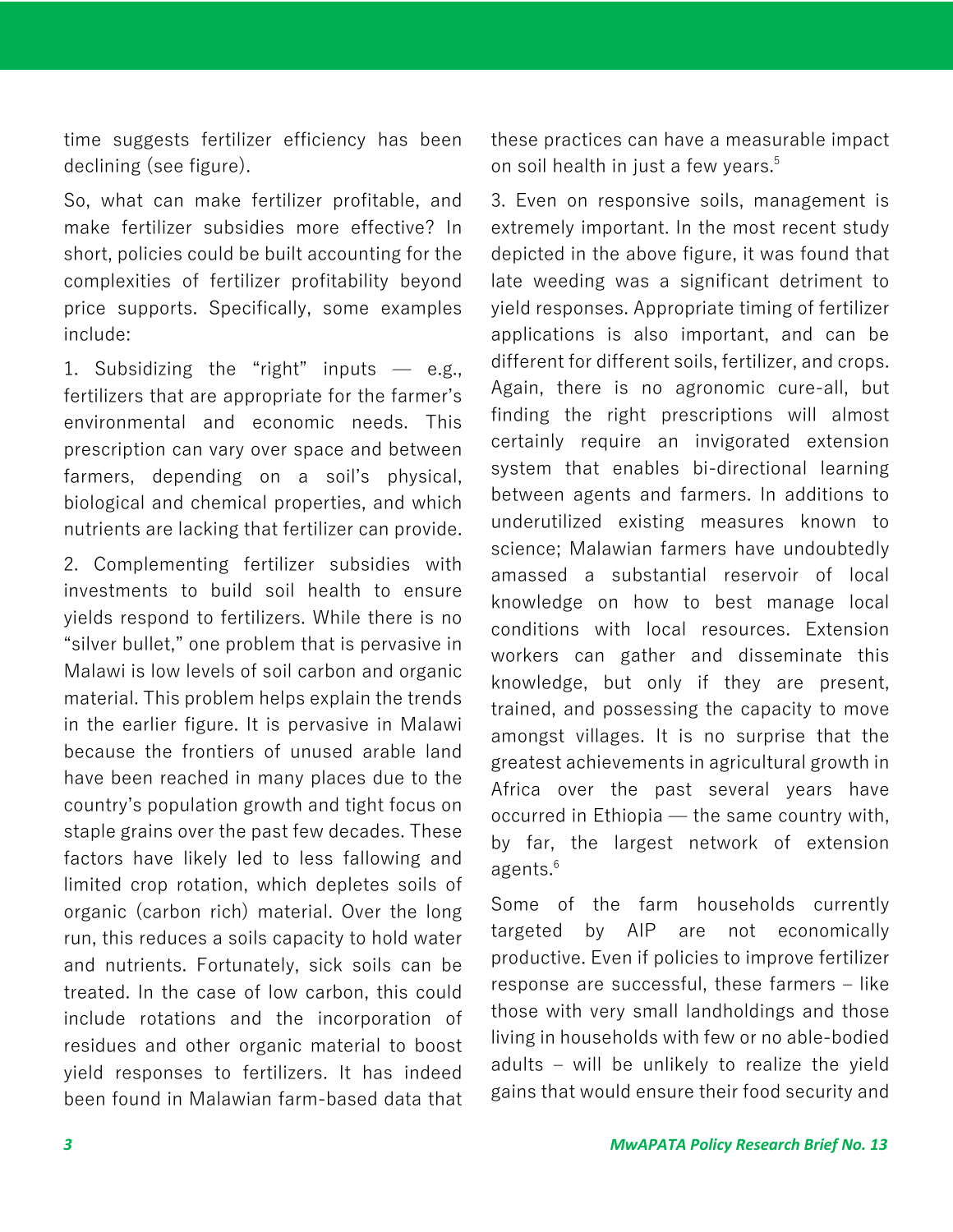lift them out of poverty. Their problems go far beyond low productivity, so input subsidies are unlikely to help their situation. Instead, the Government may wish to consider targeting them with other programs more suitable to their needs, such as social protection programs. Cash transfers in particular are effective at reducing poverty.

### **Can cash transfers help labour- and landconstrained unproductive farmers?**

Cash transfers have been shown to increase the consumption and asset accumulation of poor recipients in Malawi and elsewhere in Africa.<sup>7,8</sup> As long as markets function normally, cash transfers also improve beneficiaries' food security and resilience.<sup>9</sup> In Malawi, cash transfers help beneficiaries invest in agricultural assets,<sup>10</sup> reduce the need to resort to ganyu to supplement household incomes, $^{\rm 11}$ and may even improve nutritional quality and diversity. <sup>12</sup> The positive impact of cash transfers on economic wellbeing has additionally been found to improve mental health and psychosocial wellbeing.<sup>13</sup>

Cash transfers have two main advantages over the provision of subsidized goods or in-kind transfers: First, they are cheaper to deliver as they obviate the need for transporting bulky goods like fertilizer. Second, they allow beneficiaries to choose what to spend the cash on, and thus enable them to better satisfy their diverse needs. $14,15$  Contrary to popular belief, this does not lead to increased consumption of temptation goods such as alcohol or tobacco.<sup>16</sup> Another common concern that cash transfers might put upward pressure on prices, negating the increased purchasing power of transfer recipients and harming non-recipients, has also not been supported by evidence in Africa. 8,15

Decades of cumulative experience from cash transfer programs have produced several lessons applicable to Malawi, should it decide to replace some input subsidies with cash transfers:

1. An appropriate targeting mechanism needs to be designed to determine who should receive the transfers. As discussed above, this is often more easily said than done. The most common practices in developing countries are proxy means testing (PMT) and communitybased targeting (CBT). PMT can be accurate and objective, but requires careful evaluation of the suitability of proxies, ideally using nationally representative survey data, and it is ill-suited to addressing the impacts of shortterm shocks. CBT can respond to short-term shocks, but it is vulnerable to elite capture and can create tension and division in communities. Targeting criteria should therefore be understandable, transparent, and socially acceptable. Clear communication throughout the duration of the program and well-defined feedback mechanisms help prevent social discord. Both targeting mechanisms are expensive to implement. It is essential not to underestimate the time and human resources required for the targeting process  $-$  and the level of understanding required by those involved. This is especially important because of the need for frequent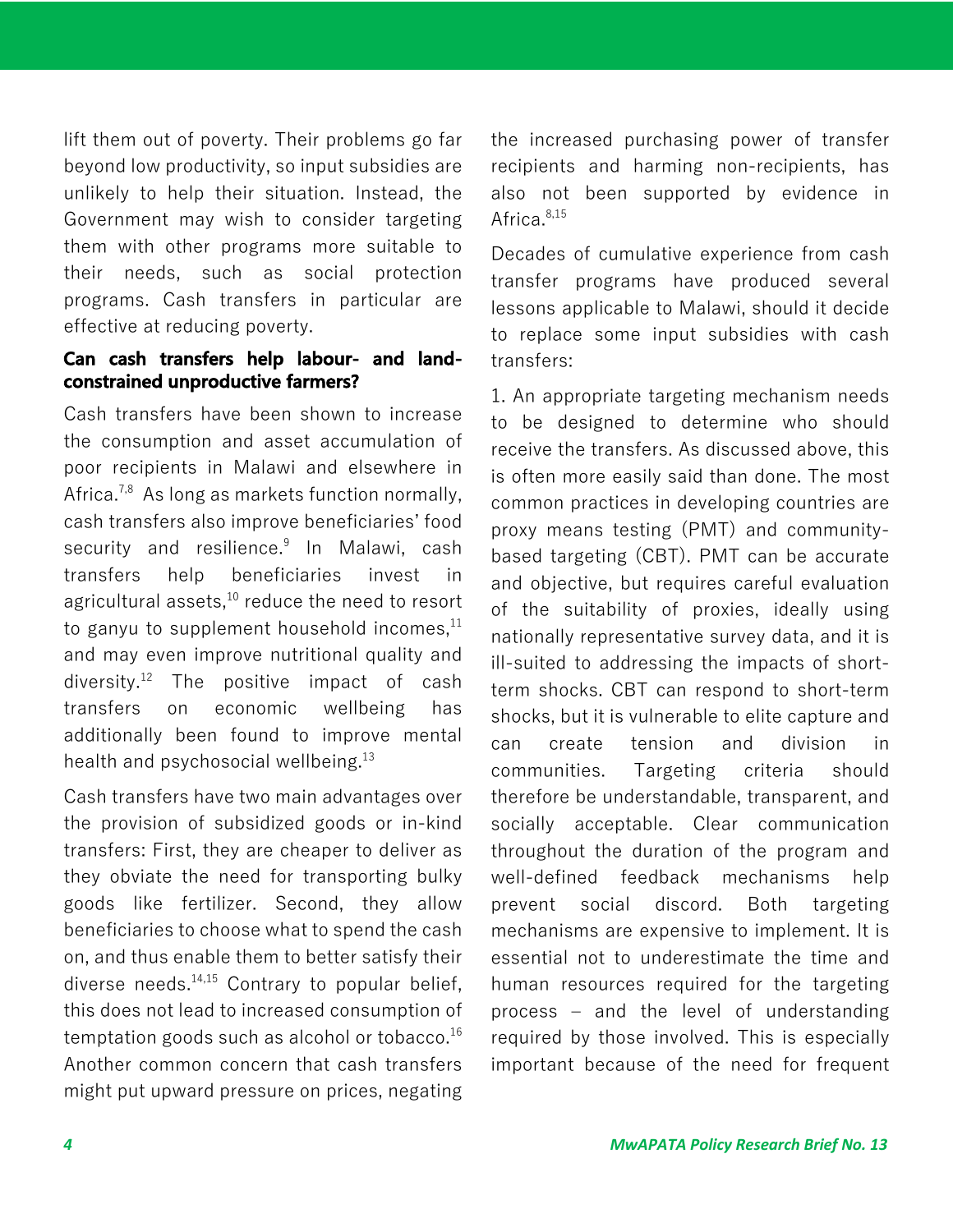retargeting as beneficiaries' circumstances change over time. 15,17

2. Where the necessary infrastructure is already in place, electronic distribution using mobile money or bank cards is logistically less complicated than physical cash, and therefore preferable. In addition, electronic distribution reduces overcrowding and improves privacy. On the other hand, using proven existing  $mechanisms - such as those currently used by$ the Social Cash Transfer Program – is quicker and helps avoid costly mistakes. 18

There should be flexibility in determining the size and frequency of transfers to allow for changing circumstances such as price fluctuations and production shocks. Not all beneficiaries have to automatically receive the same amount of money, and not all beneficiaries are likely to need transfers at all times. In other words, both horizontal and vertical flexibility should be built into transfer program.

## **Conclusion**

Good subsidy policy can go beyond trying to identify "potentially profitable" fertilizer users  $-$  a holistic approach can actually increase the number of farmers who can use commercial fertilizer profitably. This could be achieved by stronger accompanying efforts to improve soil health and generate improved agronomic practices that smallholder farmers can adopt to raise yield response to fertilizers, which will in turn require greater funding for national agricultural research and development and extension programs, and a system that

demands greater accountability from these public institutions. That would, by definition, be a "wider sector strategy" which would also stimulate greater demand for commercial fertilizer use and hence also support the development of a private fertilizer sector. Efforts that help smallholder farmers use fertilizers more profitability at commercial prices by improving yield response rates would ultimately present a partial exit opportunity for subsidy programs without jeopardizing food security. In short, such an approach would be the definition of a "smart" subsidy. However, even the "smartest" subsidy program will leave some farmers behind. Those who cannot capitalize on cheaper inputs – whether it be because of lack of land or limited labor capacity  $-$  will require assistance through social safety nets such as cash transfers. An efficient targeting mechanism to consistently distinguish between those who can be best helped by a subsidy and those who require social protection will be crucial to making input subsidies work for all Malawians.

*This Policy Brief is the collaborative work of William Chadza, Executive Director of the MwAPATA Institute and Jan Duchoslav, Research Fellow at the International Food Policy Research Institute (IFPRI), based in Lilongwe. For additional resources please visit https://mwapata.mw/publications and https://massp.ifpri.info/*

### **References**

1. Morris, M., Kelly, V.A., Kopicki, R., Byerlee, D., 2007. Promoting Increased Fertilizer Use in Africa: Lessons Learned and Good Practice Guidelines. Washington, D.C.: World Bank.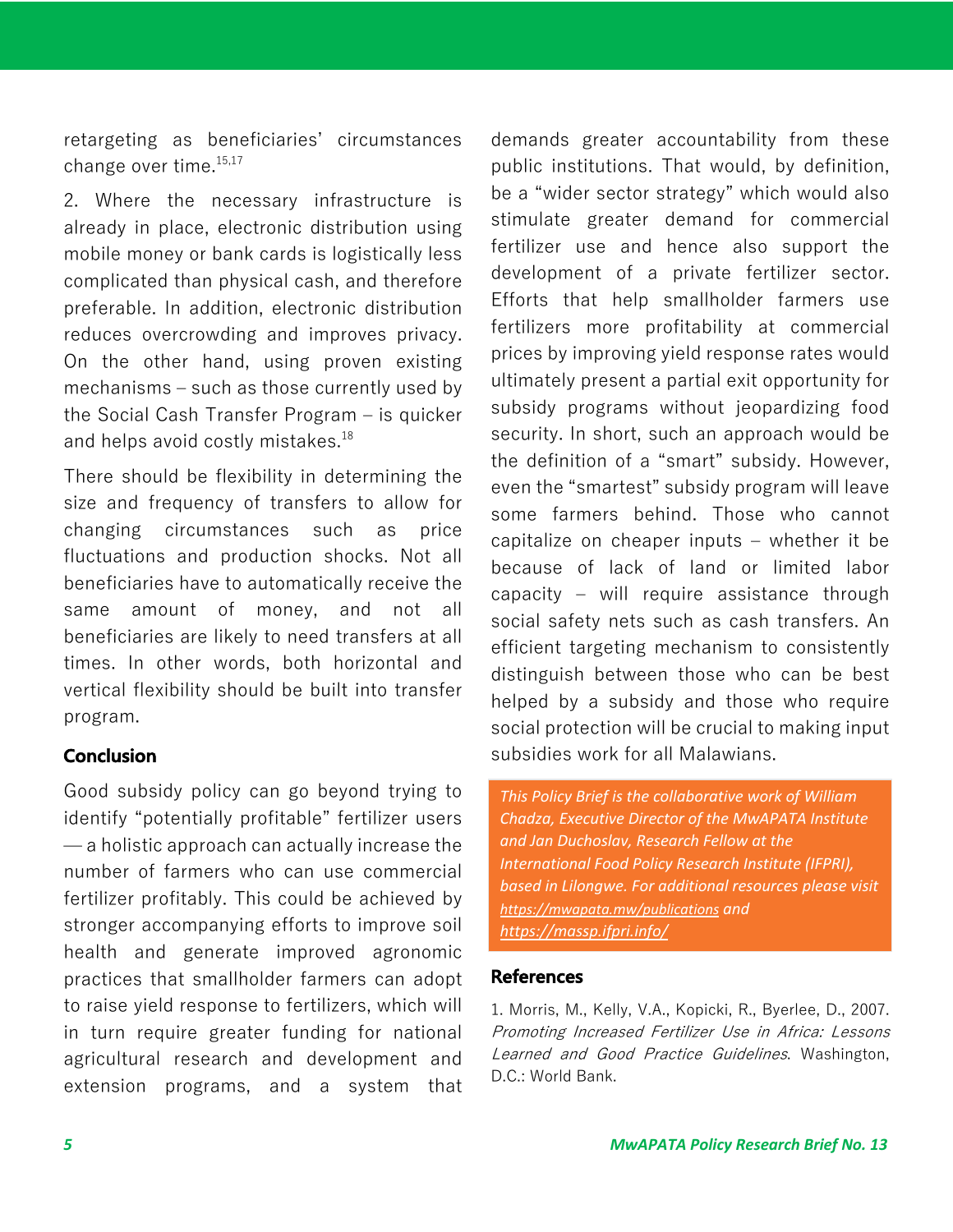2. Xu, Z., W.J. Burke, T.S. Jayne and J. Govereh. 2009. Do Input Subsidy Programs ʻCrowd in' or ʻCrowd out' Commercial Market Development? Modeling Fertilizer Demand in a Two-Channel Marketing System. Agricultural Economics 40(1): 79-94.

3. Jayne, T.S., N.M. Mason, W.J. Burke and J. Ariga. 2018. Taking Stock of Africa's Second-Generation Agricultural Input Subsidy Programs. Food Policy 75: 1-14.

4. Burke, W.J., S.S. Snapp, B.G. Peter and T.S. Jayne. 2021. "Sustainable Intensification in Jeopardy: Transdisciplinary Evidence from Malawi". MwAPATA Institute Working Paper No. 21/07. Lilongwe, Malawi.

5. Burke, W.J., Jayne, T.S. and Snapp, S.S., 2022. Nitrogen efficiency by soil quality and management regimes on Malawi farms: Can fertilizer use remain profitable? World Development, 152, p.105792.

6. Jayne, T.S. and Sanchez, P.A., 2021. Agricultural productivity must improve in sub-Saharan Africa. Science, 372(6546), pp.1045-1047.

7. Fisher, E., Attah, R., Barca, V., O'Brien, C., Brook, S., Holland, J., Kardan, A., Pavanello, S., and Pozarny, P., 2017. The Livelihood Impacts of Cash Transfers in Sub-Saharan Africa: Beneficiary Perspectives from Six Countries. World Development 99, pp. 299-319.

8. Egger, D., Haushofer, J., Miguel, E., Niehaus, P., and Walker, M. W., 2021. General equilibrium effects of cash transfers: experimental evidence from Kenya. *Econometrica* (forthcoming).

9. Asfaw, S., and Davis, B., 2018. The impact of cash transfer programs in building resilience: Insight from African countries. In F. Wouterse and A.S. Taffesse (Eds.), Boosting growth to end hunger by 2025: The role of social protection, pp. 53-70. Washington, D.C.: International Food Policy Research Institute.

10. Covarrubias, K., Davis, B., and Winters, P., 2012. From protection to production: Productive impacts of the Malawi Social Cash Transfer scheme. Journal of Development Effectiveness 4(1), pp. 50–77.

11. Daidone, S., Davis, B., Handa, S., and Winters, P., 2019. The Household and Individual-Level Productive Impacts of Cash Transfer Programs in Sub-Saharan Africa. American Journal of Agricultural Economics 101(5), pp. 1401‒1431.

12. Brugh, K., Angeles, G., Mvula, P., Tsoka, M., and Handa, S., 2018. Impacts of the Malawi social cash transfer program on household food and nutrition security. Food Policy 76, pp. 19-32.

13. Angeles, G., de Hoop, J., Handa, S., Kilburn, K., Milazzo, A., Peterman, A., Abdoulayi, S., Angeles, G., Barrington, C., Brugh, K., Handa, S., Kilburn, K., Molotsky, A., Otchere, F., Zietz, S., Mvula, P., Tsoka, M., de Hoop, J., Palermo, T., and Peterman, A., 2019. Government of Malawi's unconditional cash transfer improves youth mental health. Social Science & *Medicine* 225, pp. 108–119.

14. Case, A., and Deaton, A. S., 1998. Large cash transfers to the elderly in South Africa. The Economic *Journal* 108, pp. 1330–1361.

15. Devereux, S., Marschall, J., MacAskill, J., and Pelham, L., 2005. Making cash count: Lessons from cash transfer schemes in east and southern Africa for supporting the most vulnerable children and households. London: Save the Children UK, HelpAge International and Institute of Development Studies.

16. Evans, D. K., and Popova, A., 2017. Cash transfers and temptation goods. Economic Development and Cultural Change 65(2), pp. 189-221.

17. Mills, B., del Ninno, C., and Leite, P., 2015. Effective targeting mechanisms in Africa: Existing and new methods. In C. del Ninno & B. Mills (Eds.), Safety nets in Africa: Effective mechanisms to reach the poor and vulnerable, pp. 19–37. Washington, D.C.: World Bank.

18. Ferguson, K., 2012. Lessons learnt on unconditional cash transfers in Haiti. Humanitarian Exchange 54, pp.  $21 - 23$ .